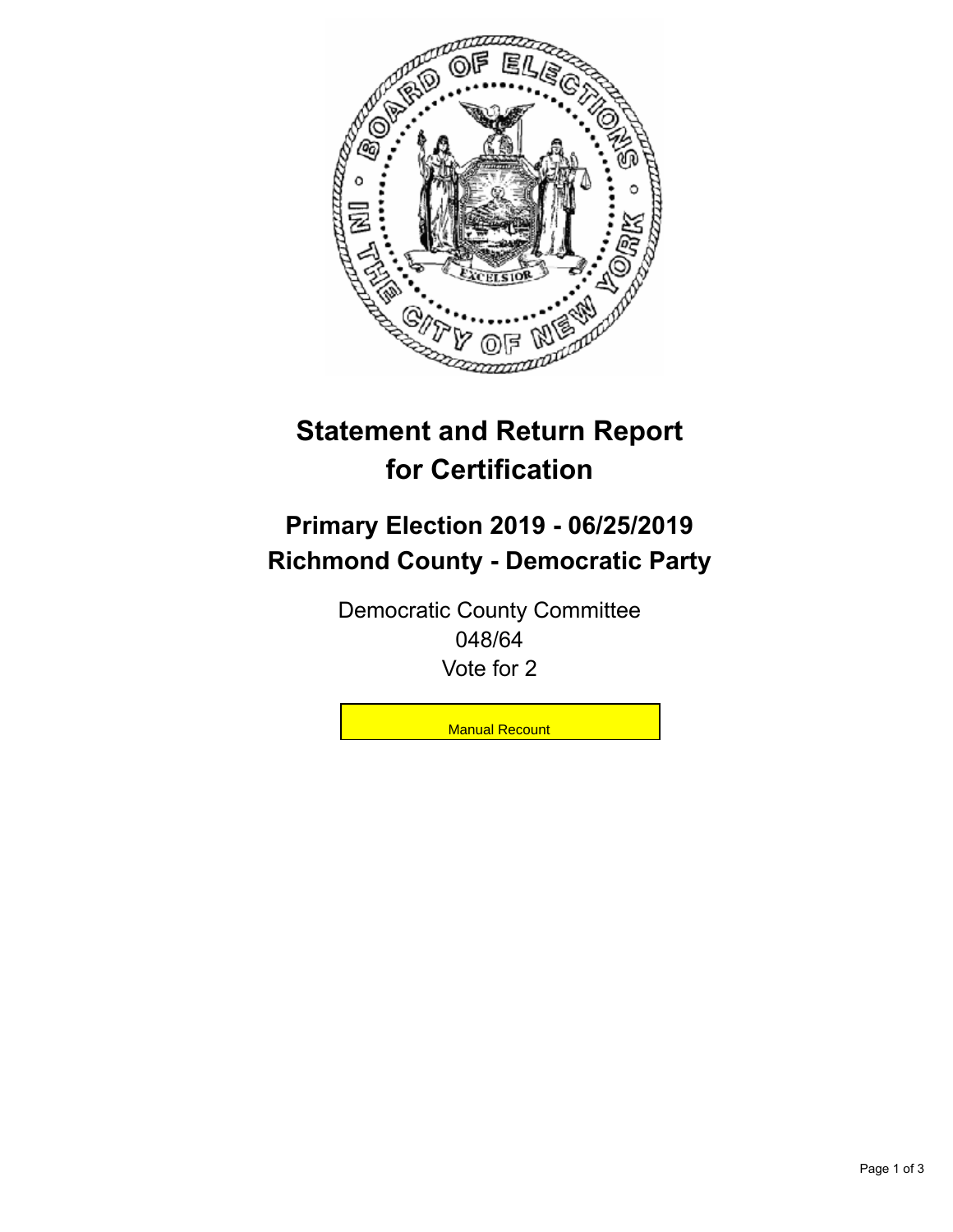

## **Assembly District 64**

| <b>PUBLIC COUNTER</b>                                    | 5 |
|----------------------------------------------------------|---|
| <b>MANUALLY COUNTED EMERGENCY</b>                        | 0 |
| ABSENTEE / MILITARY                                      | 2 |
| <b>AFFIDAVIT</b>                                         | 0 |
| <b>Total Ballots</b>                                     |   |
| Less - Inapplicable Federal/Special Presidential Ballots | 0 |
| <b>Total Applicable Ballots</b>                          |   |
| <b>JORGE L. RODRIGUEZ</b>                                | 2 |
| CAROLINA RODRIGUEZ                                       | 3 |
| PATRICIA DEASEY                                          | 4 |
| <b>Total Votes</b>                                       | 9 |
| Unrecorded                                               | 5 |